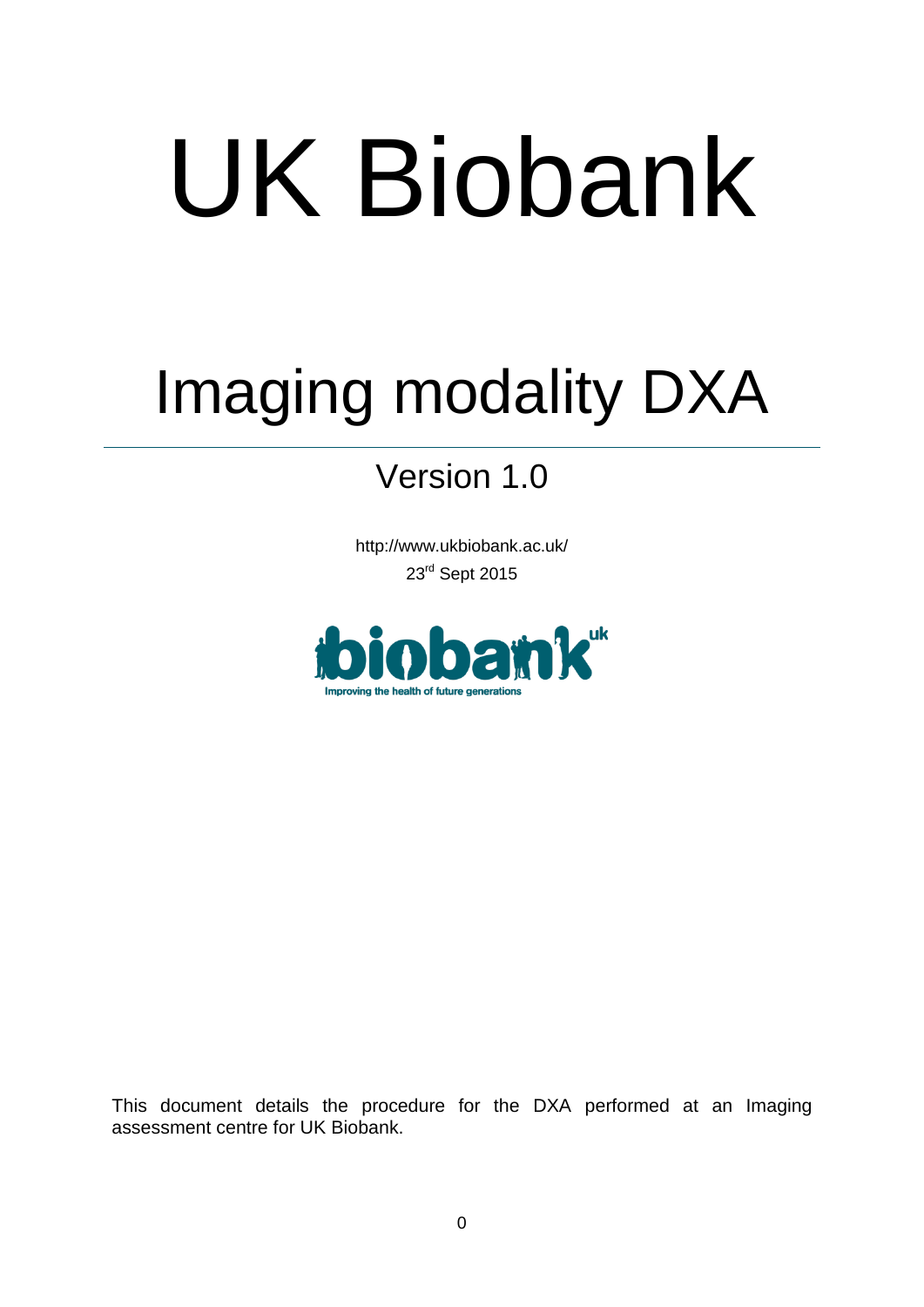#### **Contents**

#### **1. Introduction**

<span id="page-1-0"></span>**1.1:** This manual details the procedure for the DXA measurement at a UK Biobank Imaging Assessment Centre.

|                | <b>Visit station</b>       | Assessments undertaken                                                                                                                                                                                                          |
|----------------|----------------------------|---------------------------------------------------------------------------------------------------------------------------------------------------------------------------------------------------------------------------------|
| 1              | Reception                  | Welcome & registration<br>٠<br>Generating a USB key for Participants                                                                                                                                                            |
| 2              | <b>Eligiblity Section</b>  | Eligibility questionnaire<br>$\bullet$<br>Consent                                                                                                                                                                               |
| 3              | Imaging scans              | Cardiac MRI scan<br>Body MRI scan<br><b>Brain MRI scan</b><br>DXA scan of whole body, bone and joint<br>12-lead ECG<br>Carotid ultrasound                                                                                       |
| 4              | Touchscreen                | Touchscreen questionnaire<br>$\bullet$<br><b>Hearing Test</b><br>٠<br>Cognitive function tests<br>$\bullet$                                                                                                                     |
| 5              | Interview & blood pressure | Interviewer questionnaire<br>$\bullet$<br>Blood pressure measurement<br>٠<br>Measurement of arterial stiffness<br>$\bullet$                                                                                                     |
| 6              | Physical measurements      | Height (Standing and Sitting)<br>$\bullet$<br>Hip & Waist measurement<br>٠<br>Weight and Bio-impedance measurement<br>Hand-grip strength<br><b>Ultrasound Bone Densitometry</b><br>Spirometry (Lung function test)<br>$\bullet$ |
| $\overline{7}$ | Sample collection & exit   | Blood, urine and saliva sample collection<br>$\bullet$                                                                                                                                                                          |

**Table 1:** Sequence of assessment visit

**1.2:** At the start of their visit, each participant is issued with a USB key at the Reception station. This contains Participant ID, name, date of birth and gender. As the participant progresses between stations the USB key acts as an identifying token. The USB key is encrypted so can only be read by assessment centre computers. None of the participant's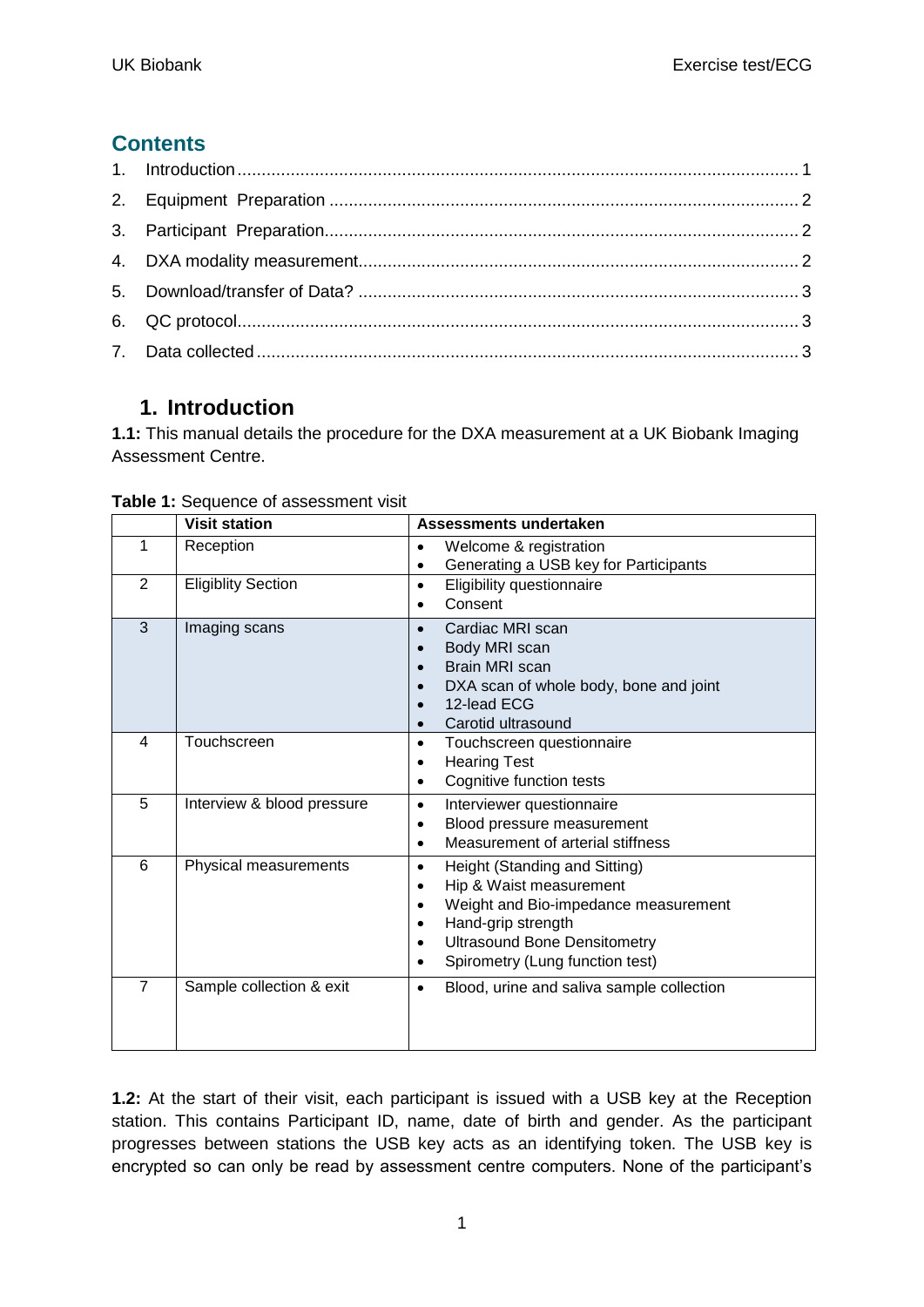test data is transferred to the USB key. At the end of the assessment visit all identifying data on the USB key is removed.

**1.3:** This procedure is performed by a radiographer who has received suitable training and has been granted the relevant module permissions.

#### <span id="page-2-0"></span>**2. Equipment Preparation**

The iDXA instrument is calibrated to a manufacturer's phantom (GE-Lunar, Madison, WI) and undergoes a daily QC procedure. Periodic assessment of QC reports is undertaken to ensure long-term stability.

#### <span id="page-2-1"></span>**3. Participant Preparation**

The participant is prepared as per point 1 above, and the DXA procedure is explained. An explanation of the physical positions required and the nature of each individual scan is explained as the assessment proceeds. Scan acquisition may be repeated as appropriate, as detailed below.

#### <span id="page-2-2"></span>**4. DXA modality measurement (GE-Lunar iDXA)**

- *Whole body:* The participant is asked to lie flat on their back on the DXA couch for the whole body scan.
- *Lumbar spine:* The participant's lower legs are placed on a polystyrene block, bringing the hips and knees to 80 degrees flexion. The lumbar spine is then scanned. Up to three attempts at correct placement of the starting position are permitted.
- *Hip:* The participant's foot, with leg straight, is strapped against a support to ensure correct orientation of the hip. Each hip is scanned. Up to three attempts are permitted to establish correct placement.
- *Knee:* A high resolution image of each knee is performed.
- *Lateral spine:* A high resolution image of the spine (from L4 to T4) in the lateral plane is acquired with the participant lying on their side.
- *Analysis:* Scans at the whole body, lumbar spine and hip sites are analysed by the radiographer at, or soon after, acquisition to generate all numerical measures of bone mass and body composition. Images (whole body, hip, knee, AP lumbar spine and lateral thoraco-lumbar spine) are provided without further analysis for future analysis by researchers.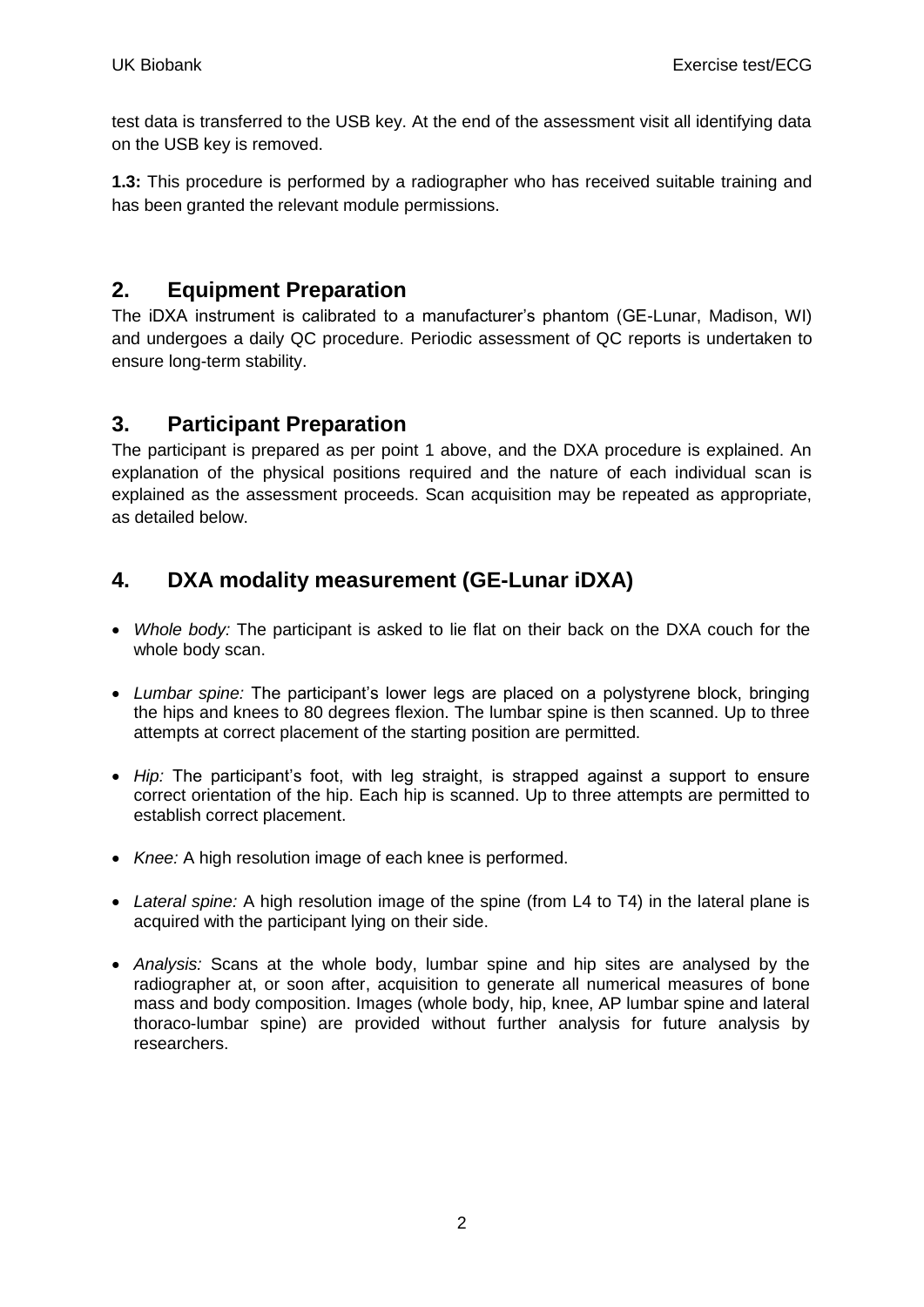#### <span id="page-3-0"></span>**5. Download/transfer of data**

Numerical measures of bone area, bone mineral content and bone mineral density, together with measures of lean and fat mass (for whole body scans only), are directly transferred from the DXA instrument to UK Biobank servers. These data require no post-processing. High resolution images of hips, knees, whole body, AP lumbar spine and lateral thoraco-lumbar spine are exported as Dicom files.

#### <span id="page-3-1"></span>**6. QC protocol**

All operators undergo standardised central training and scans are performed according to standard operating procedures. Every scan acquisition is assessed in real time by the operator for completeness, movement artefact and presence of any foreign bodies. Findings are recorded and amalgamated into the dataset. Each scan is analysed with optimisation of markers. As part of the pilot phase the first 2000 participant scans were assessed by the acquiring radiographer and by a single experienced senior operator. The intraclass correlation coefficient for measures such as hip bone mineral density was 0.99 demonstrating excellent agreement. A similar "gold standard" assessment of 50 participant scans is undertaken monthly by the same single experienced senior operator and any discrepancies in artefact reporting, analysis or patient positioning are fed back to the technician staff, with retraining if necessary.

#### <span id="page-3-2"></span>**7. Data collected**

The following data were collected and are available in Showcase:

Bone size, mineral and density by DXA (71 data-fields):

| <b>Field ID</b> | <b>Description</b>                                  |
|-----------------|-----------------------------------------------------|
| 23220           | Arm BMC (bone mineral content) (left)               |
| 23305           | Head bone area                                      |
| 23222           | Arm BMC (bone mineral content) (right)              |
| 23317           | Arms combined bone area                             |
| 23221           | Arm BMD (bone mineral density) (left)               |
| 23313           | Arm bone area (left)                                |
| 23223           | Arm BMD (bone mineral density) (right)              |
| 23314           | Arm bone area (right)                               |
| 23224           | Arms BMC (bone mineral content)                     |
| 23309           | Ribs bone area                                      |
| 23225           | Arms BMD (bone mineral density)                     |
| 23311           | Spine bone area                                     |
| 23302           | Femur lower neck BMD (bone mineral density) (left)  |
| 23304           | Trunk bone area                                     |
| 23206           | Femur lower neck BMD (bone mineral density) (right) |
| 23307           | Pelvis bone area                                    |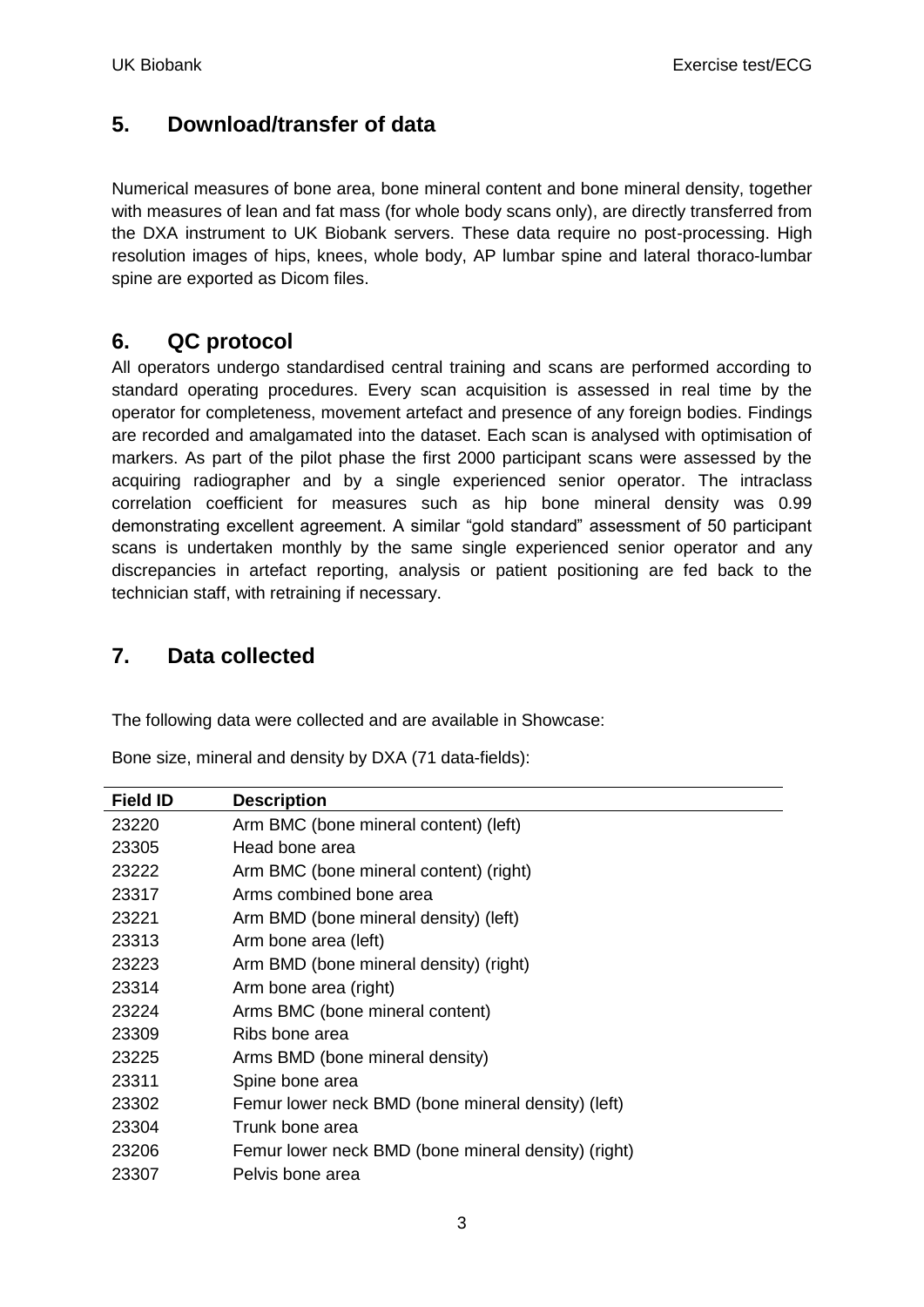| 23294 | Femur lower neck BMD (bone mineral density) T-score (left)  |
|-------|-------------------------------------------------------------|
| 23318 | Legs combined bone area                                     |
| 23207 | Femur lower neck BMD (bone mineral density) T-score (right) |
| 23315 | Leg bone area (left)                                        |
| 23299 | Femur neck BMD (bone mineral density) (left)                |
| 23316 | Leg bone area (right)                                       |
| 23208 | Femur neck BMD (bone mineral density) (right)               |
| 23300 | Femur neck BMD (bone mineral density) T-score (left)        |
| 23209 | Femur neck BMD (bone mineral density) T-score (right)       |
| 23290 | Femur shaft BMD (bone mineral density) (left)               |
| 23210 | Femur shaft BMD (bone mineral density) (right)              |
| 23303 | Femur shaft BMD (bone mineral density) T-score (left)       |
| 23211 | Femur shaft BMD (bone mineral density) T-score (right)      |
| 23291 | Femur total BMD (bone mineral density) (left)               |
| 23212 | Femur total BMD (bone mineral density) (right)              |
| 23293 | Femur total BMD (bone mineral density) T-score (left)       |
| 23213 | Femur total BMD (bone mineral density) T-score (right)      |
| 23295 | Femur troch BMD (bone mineral density) (left)               |
| 23214 | Femur troch BMD (bone mineral density) (right)              |
| 23298 | Femur troch BMD (bone mineral density) T-score (left)       |
| 23215 | Femur troch BMD (bone mineral density) T-score (right)      |
| 23292 | Femur upper neck BMD (bone mineral density) (left)          |
| 23216 | Femur upper neck BMD (bone mineral density) (right)         |
| 23296 | Femur upper neck BMD (bone mineral density) T-score (left)  |
| 23217 | Femur upper neck BMD (bone mineral density) T-score (right) |
| 23297 | Femur wards BMD (bone mineral density) (left)               |
| 23218 | Femur wards BMD (bone mineral density) (right)              |
| 23301 | Femur wards BMD (bone mineral density) T-score (left)       |
| 23219 | Femur wards BMD (bone mineral density) T-score (right)      |
| 23306 | Head BMC (bone mineral content)                             |
| 23226 | Head BMD (bone mineral density)                             |
| 23203 | L1-L4 BMC (bone mineral content)                            |
| 23204 | L1-L4 BMD (bone mineral density)                            |
| 23205 | L1-L4 BMD (bone mineral density) T-score                    |
| 23320 | Leg BMC (bone mineral content) (left)                       |
| 23228 | Leg BMC (bone mineral content) (right)                      |
| 23227 | Leg BMD (bone mineral density) (left)                       |
| 23229 | Leg BMD (bone mineral density) (right)                      |
| 23230 | Legs BMC (bone mineral content)                             |
| 23231 | Legs BMD (bone mineral density)                             |
| 23308 | Pelvis BMC (bone mineral content)                           |
| 23232 | Pelvis BMD (bone mineral density)                           |
| 23310 | Ribs BMC (bone mineral content)                             |
| 23233 | Ribs BMD (bone mineral density)                             |
| 23312 | Spine BMC (bone mineral content)                            |
| 23234 | Spine BMD (bone mineral density)                            |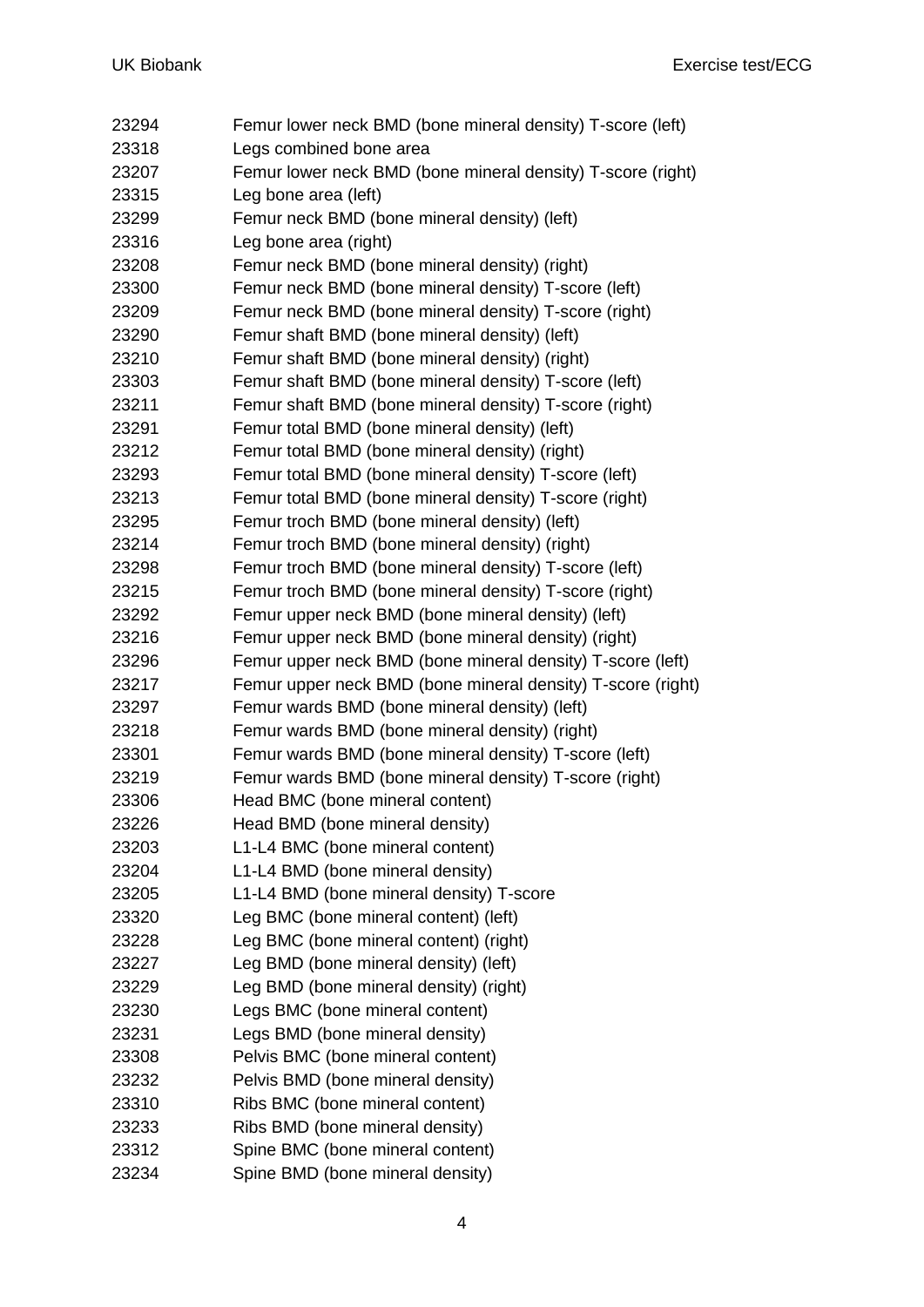| 23235 | Total BMC (bone mineral content)         |
|-------|------------------------------------------|
| 23236 | Total BMD (bone mineral density)         |
| 23237 | Total BMD (bone mineral density) (left)  |
| 23238 | Total BMD (bone mineral density) (right) |
| 23239 | Total BMD (bone mineral density) T-score |
| 23240 | Trunk BMC (bone mineral content)         |
| 23241 | Trunk BMD (bone mineral density)         |
| 23242 | Trunk BMD (bone mineral density) (left)  |
| 23243 | Trunk BMD (bone mineral density) (right) |
|       |                                          |

Body composition by DXA (49 data-fields):

| <b>Field ID</b> | <b>Description</b>                |
|-----------------|-----------------------------------|
| 23244           | Android bone mass                 |
| 23245           | Android fat mass                  |
| 23246           | Android lean mass                 |
| 23247           | Android tissue fat percentage     |
| 23248           | Android total mass                |
| 23249           | Arm fat mass (left)               |
| 23253           | Arm fat mass (right)              |
| 23250           | Arm lean mass (left)              |
| 23254           | Arm lean mass (right)             |
| 23251           | Arm tissue fat percentage (left)  |
| 23255           | Arm tissue fat percentage (right) |
| 23252           | Arm total mass (left)             |
| 23256           | Arm total mass (right)            |
| 23257           | Arms fat mass                     |
| 23258           | Arms lean mass                    |
| 23259           | Arms tissue fat percentage        |
| 23260           | Arms total mass                   |
| 23261           | Gynoid bone mass                  |
| 23262           | Gynoid fat mass                   |
| 23263           | Gynoid lean mass                  |
| 23264           | Gynoid tissue fat percentage      |
| 23265           | Gynoid total mass                 |
| 23200           | L1-L4 area                        |
| 23201           | L1-L4 average height              |
| 23202           | L1-L4 average width               |
| 23266           | Leg fat mass (left)               |
| 23270           | Leg fat mass (right)              |
| 23267           | Leg lean mass (left)              |
| 23271           | Leg lean mass (right)             |
| 23268           | Leg tissue fat percentage (left)  |
| 23272           | Leg tissue fat percentage (right) |
| 23269           | Leg total mass (left)             |
| 23273           | Leg total mass (right)            |